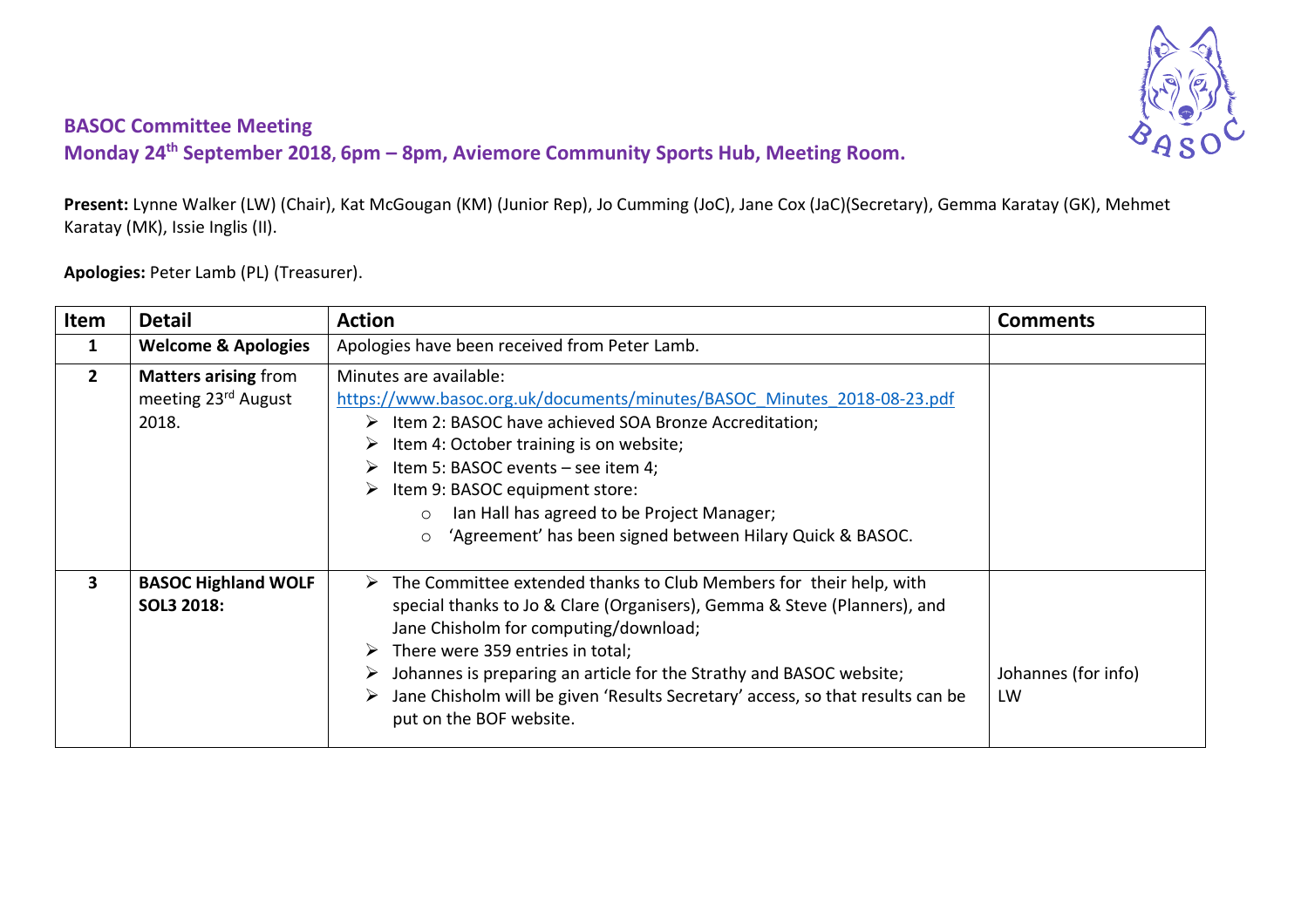| Item | <b>Detail</b>        | <b>Action</b>                                                                | <b>Comments</b> |
|------|----------------------|------------------------------------------------------------------------------|-----------------|
| 4    | <b>BASOC</b> events: | $\blacktriangleright$<br>NNC 2018 - 2019: Dates are                          |                 |
|      |                      | o Mon 12th Nov - Vizionteering - Inverness City Centre (INVOC);              |                 |
|      |                      | Wed 5 Dec - Craig Leach (INVOC);<br>$\circ$                                  |                 |
|      |                      | Wed 12 Dec - BASOC: Nethybridge ?? Planner = Kat & Izzy;<br>$\circ$          | Kat (& Izzy)    |
|      |                      | • Kat & Izzy to discuss and decide on area as Nethy map will                 |                 |
|      |                      | probably not be updated in time;                                             |                 |
|      |                      | Possibility is Loch Vaa, with use of BOG Community Hall;<br>$\bullet$        |                 |
|      |                      | Wed 19 Dec - Roseisle North (MOR);<br>$\circ$                                |                 |
|      |                      | Wed 9 Jan - BASOC: Anagach East & Heathfield: Planner = James T;             |                 |
|      |                      | Wed 16 Jan - Littlemill (INVOC);<br>$\circ$                                  |                 |
|      |                      | o Wed 23 Jan - Forres GC or Findhorn (MOR).                                  |                 |
|      |                      | ScotJOS have approached BASOC re holding the Jamie Stevenson Trophy in<br>➤  |                 |
|      |                      | south BASOC-land, (to enable easy travel from Central Belt):                 |                 |
|      |                      | Proposed date is 9 <sup>th</sup> June 2019;<br>$\circ$                       |                 |
|      |                      | ScotJOS would try & find a non-BASOC organiser.<br>$\circ$                   |                 |
|      |                      | It would depend on available BASOC manpower/Planner;<br>$\circ$              |                 |
|      |                      | BASOC could tie it in with a Local Event (after JST runners);<br>$\circ$     |                 |
|      |                      | o Lynne will approach potential Planner;                                     |                 |
|      |                      | o Any members who could help, please contact LW.                             | LW              |
|      |                      | Strathearn 2019:<br>➤                                                        |                 |
|      |                      | BASOC = Day 3 Dundurn.<br>$\circ$                                            |                 |
|      |                      | Jo Cumming has volunteered to organise, Duncan Francis to plan.<br>$\circ$   |                 |
|      |                      | Event planner Northern Clubs:<br>➤                                           |                 |
|      |                      | ○ MOR & INVOC are starting to populate the Plan;                             |                 |
|      |                      | BASOC is proposing the following provisional dates for 2019 Local<br>$\circ$ |                 |
|      |                      | Events:                                                                      |                 |
|      |                      | Sunday 3 <sup>rd</sup> February;<br>п                                        |                 |
|      |                      | Saturday 18 <sup>th</sup> May;                                               |                 |
|      |                      | Sunday 9 <sup>th</sup> June (JST & Local);                                   |                 |
|      |                      | Sunday 17 <sup>th</sup> August;<br>٠                                         |                 |
|      |                      | Saturday 26 <sup>th</sup> October;                                           |                 |
|      |                      | Sat 30 <sup>th</sup> Nov or Sat $7th$ Dec - Club Champs.                     |                 |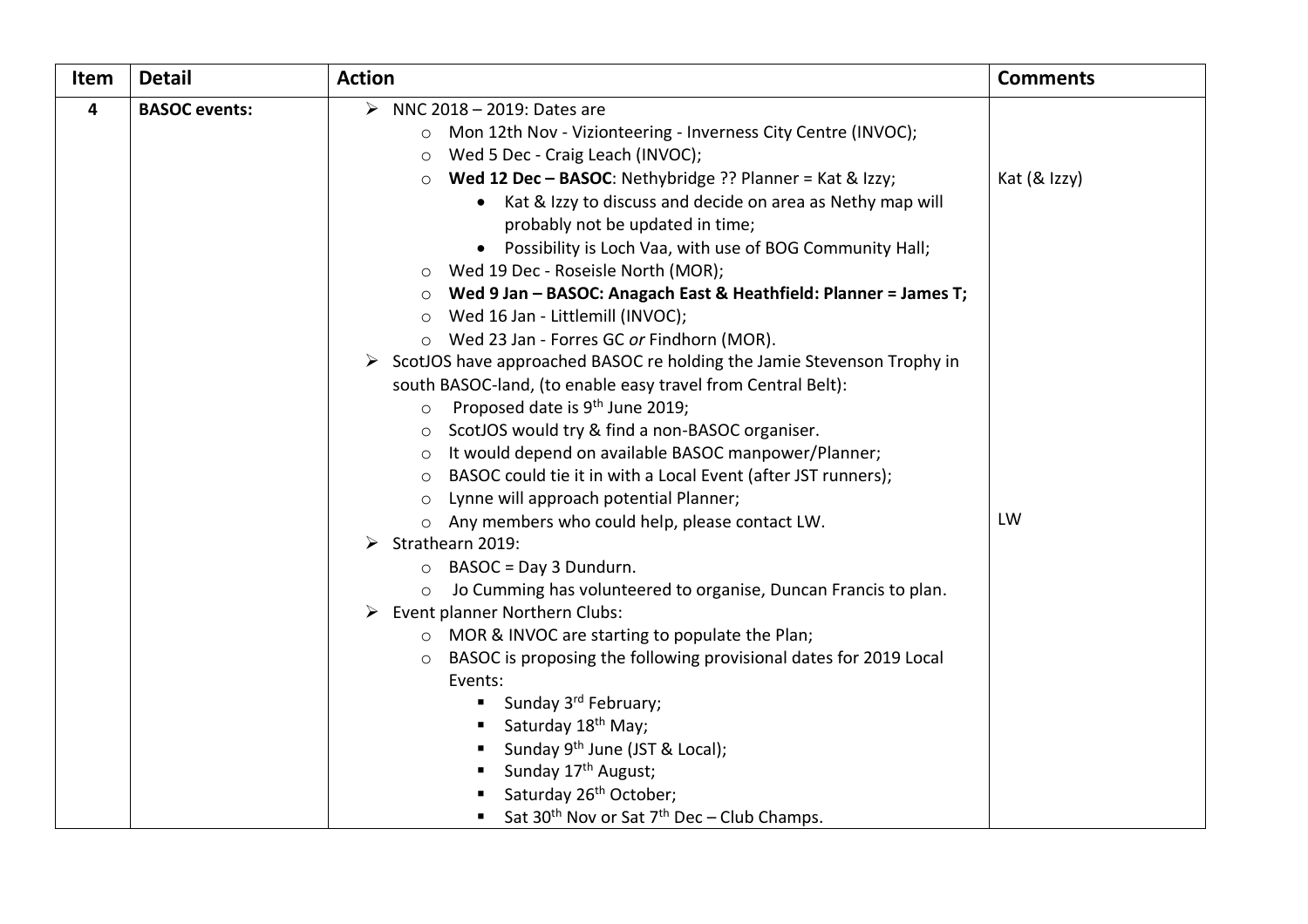| Item                    | <b>Detail</b>                                                  | <b>Action</b>                                                                                                                                                                                                                                                                                                                                                                                                                                      | <b>Comments</b> |
|-------------------------|----------------------------------------------------------------|----------------------------------------------------------------------------------------------------------------------------------------------------------------------------------------------------------------------------------------------------------------------------------------------------------------------------------------------------------------------------------------------------------------------------------------------------|-----------------|
| 4<br>(contd)            | <b>BASOC Events (contd):</b>                                   | $\triangleright$ 2020 WOLF:<br>o Awaiting dates from Meeting of Fixture Secs in mid-October.                                                                                                                                                                                                                                                                                                                                                       |                 |
| 5                       | <b>BASOC Junior events:</b>                                    | > Scottish Junior Inter-Area: 27 <sup>th</sup> & 28 <sup>th</sup> October 2018: Forres & Roseisle.<br>Jenny Hall (INVOC) is looking for someone to organise North Area<br>$\circ$<br>relay teams (Saturday 27 <sup>th</sup> ).<br>Kat is BASOC contact for BASOC Team (Kat & Alice).                                                                                                                                                               | КM              |
| 6                       | <b>BASOC new member</b><br>recruitment:                        | The Cttee considered ideas to increase Club Membership:<br>$\triangleright$ Target Spring 2019;<br>Target (simultaneous) Communties (not just schools):<br>Include parents and other family members/friends;<br>$\circ$<br>$\triangleright$ Work with Active Schools Co-ordinators;<br>Active promotion of individual events/areas:<br>o Facebook/Flyers posted in public areas;<br>Possibly run 3 training events, followed by competition event; |                 |
|                         |                                                                | Consolidation of Plan @ next Meeting.<br>➤                                                                                                                                                                                                                                                                                                                                                                                                         | All             |
| $\overline{\mathbf{z}}$ | <b>Finance</b>                                                 | $\triangleright$ The Treasurer reported that finances are healthy;<br>Revenue from WOLF SOL looks promising, and BASOC should make a<br>$\circ$<br>reasonable surplus from the Event.<br><b>Grant applications:</b><br>➤<br>o Grant money is required to enable mapping updates/new area maps;<br>The Cttee will consider the list of potential donors, provided by RDO<br>$\circ$<br>(North), and put together a bid application.                 |                 |
| 8                       | <b>Club Champs &amp; AGM:</b><br>2 <sup>nd</sup> December 2018 | $\triangleright$ The Chair will approach any potential new committee members;<br>LW, as Acting-Chair, will stand-down at the AGM;<br>$\circ$<br>o All other Cttee Members are happy to continue in their present roles;<br>The AGM is booked for Newtonmore Village Hall: Sun 2 <sup>nd</sup> Dec;<br>Lesley Gorman (supported by GK) is the Planner for the Club Champs.<br>➤                                                                     | LW              |